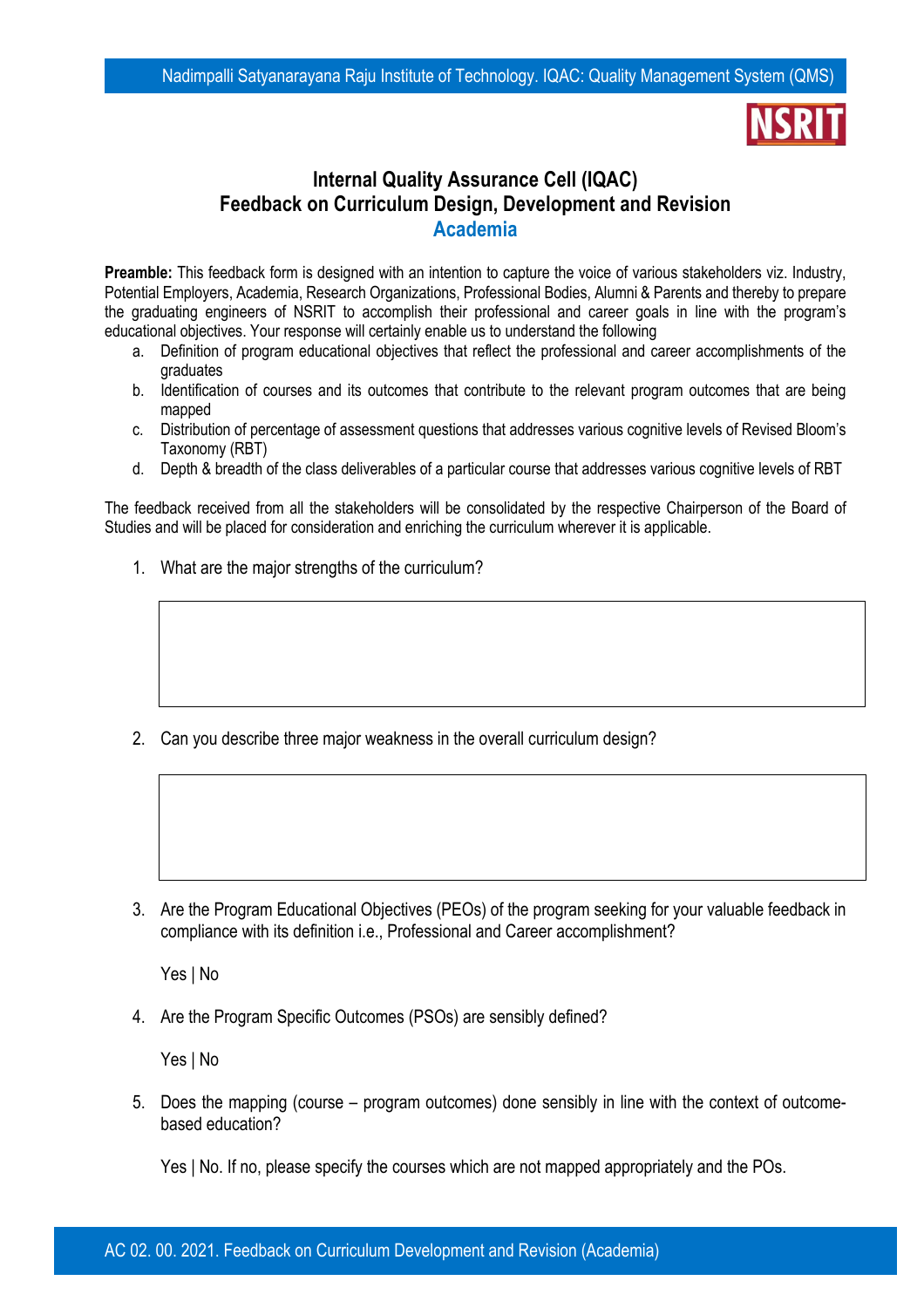| No. | Course Code | PO <sub>s</sub> |
|-----|-------------|-----------------|
|     |             |                 |
|     |             |                 |
|     |             |                 |
|     |             |                 |

6. Does the curriculum cover all relevant courses to its breadth and depth that contributes to the attainment of program outcomes?

Yes | No. If no, kindly suggest few courses and expected outcomes of the suggested courses.

| No. | Title of the Course | <b>Expected Outcomes</b> | PO <sub>s</sub> |
|-----|---------------------|--------------------------|-----------------|
|     |                     |                          |                 |
|     |                     |                          |                 |
|     |                     |                          |                 |
|     |                     |                          |                 |

7. Is the course content in line with the course outcomes?

Yes | No

8. Do the books cited under textbooks, references and online resources are adequate enough to cover the course contents for that particular course?

Yes | No

9. Does the curriculum maintain the flow of courses across all the semesters and meet all the pre-requisite for the courses in earlier semesters if needed?

Yes | No

10. Does the curriculum provide adequate scope for self-directed learning?

Yes | No

11. Is the mentioned assessment pattern in the curriculum for the courses in your core areas of expertise sensibly addressed in terms of percentage?

Yes | No. If no, please specify the list of courses that need to be revisited.

12. In general, how will you rate the curriculum design and content on a five-point scale?

Weak 1 2 3 4 5 Strong